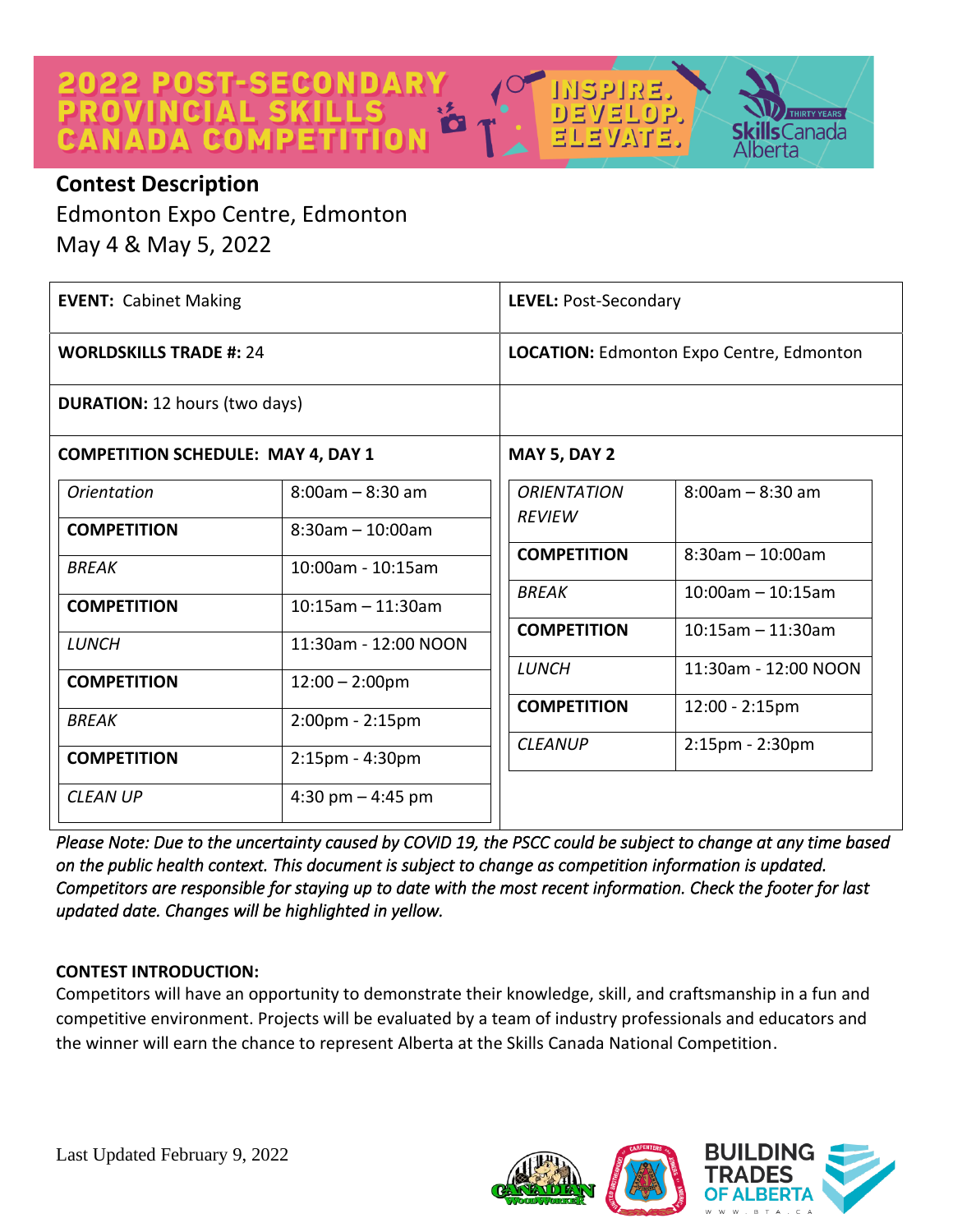# 2 POST-SECONDAR

#### **SKILLS AND KNOWLEDGE TO BE TESTED:**

- Interpretation of drawings and specifications
- Planning and scheduling of processes
- Accurate measuring and mark out of joinery
- Safe use of basic hand tools and machinery such as: table saw, table router, band saw, miter saw, drill press, portable power tools and chisel mortiser

[북V]북니(0] 2.

 $\mathsf{s}$ Canada

erta

- Proper gluing techniques
- Final surface preparation before finishing
- Using critical thinking to solve construction problems

#### **PROJECT DESCRIPTION:**

This year's project includes mortise and tenon joints as well as dowel and biscuit joinery to build a table with a dovetailed drawer and a diamond match veneered top.

See the drawings for specifications regarding this year's Post-Secondary project. Please note that the project and marking scale **may** be changed up to 30% for the actual competition. The project combines the use of panel products and solid woods. Joinery techniques and surface preparation all need to come together for a successful outcome. Competitors must be competent with hand tools, stationary woodworking machinery, and portable power tools. Safe working practices will be in effect at all times.

#### **EQUIPMENT AND MATERIALS**

#### **Equipment and Materials Competitors To Supply:**

Any and all conventional hand tools commonly found in a cabinetmaker's tool box may be supplied by a competitor. No pre-made, project specific jigs or fixtures may be used in the competition. No commercial jigs or fixtures may be used for cutting dovetails. Dovetail layout markers are allowed. Competitors may use excess of supplied material to make on site jigs.

#### **Recommended Equipment supplied by the competitor should include:**

| <b>CSA Steel Toed Work Boots*</b> | Utility knife       | Set of bench chisels       |
|-----------------------------------|---------------------|----------------------------|
| CSA Safety Glasses *              | Hammer              | Sanding block              |
| <b>CSA Hearing Protection*</b>    | Metric tape measure | Cabinet scraper            |
| Block and smoothing plane         | Measuring tools     | Combination square         |
| Masking or fiber tape             | Marking gauge       | Wooden Mallet              |
| Calculator                        | Sliding T-bevel     | Clamps to assemble project |

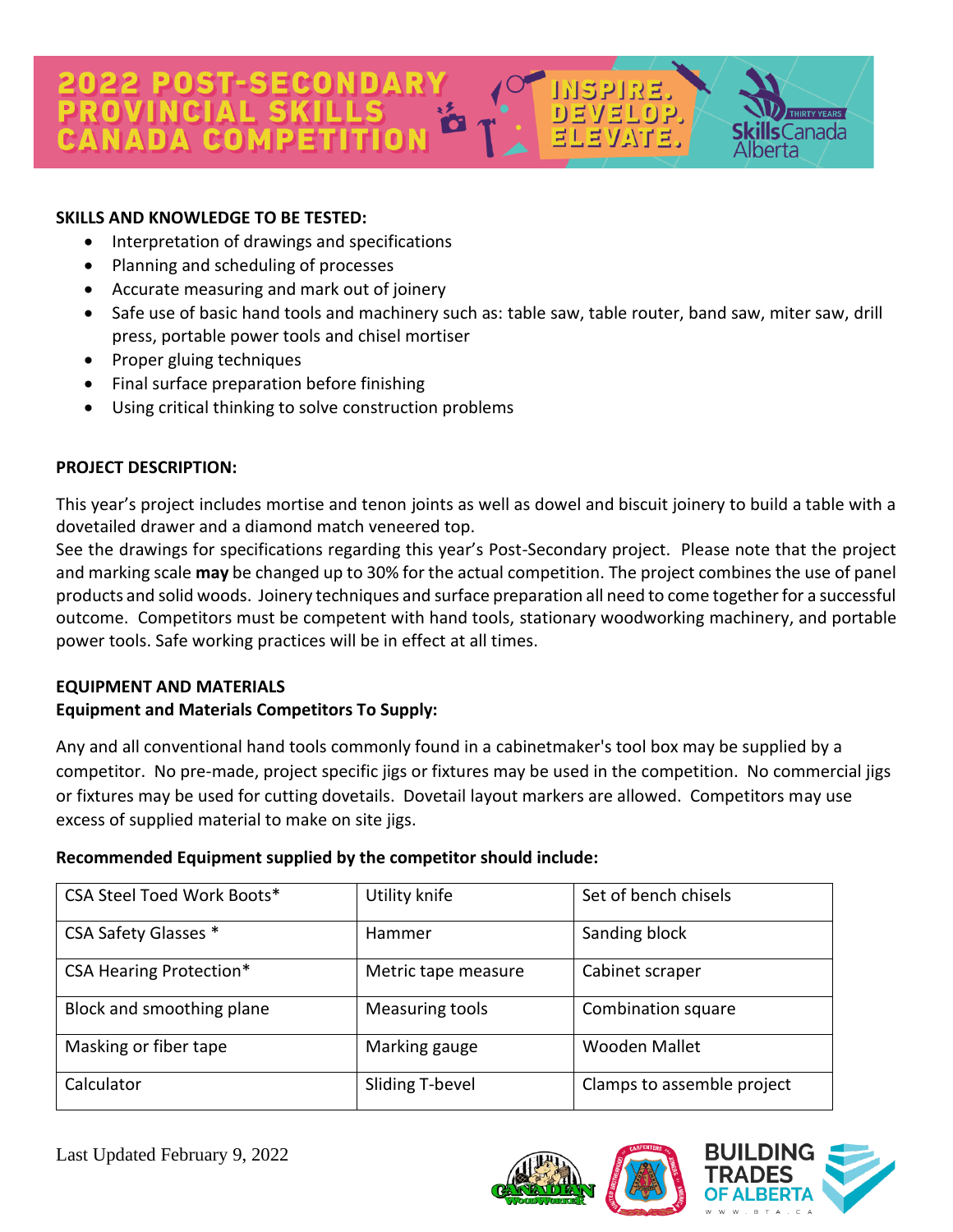# T-SECOND VELOP. **ls**Canada berta Pencils **Pencils** Try Square Flush Trim Saw

| Dovetail Saw | Coping/Fret Saw | #1 & #2 Robertson Drivers |
|--------------|-----------------|---------------------------|

\*Safety Equipment is MANDATORY and competitors MUST be wearing appropriate PPE (Personal Protective Equipment) in order to compete. The committee will have a supply of additional hearing and eye protection, but we strongly encourage competitors to bring the PPE they are familiar with and comfortable in. Prescription safety glasses must include side shields and properly fitting eye protection must be worn over regular glasses.

# **Equipment and Materials Supplied by the Committee:**

| All project materials,<br>solids and sheet goods | All adhesives                        | Selection of Sandpaper        |
|--------------------------------------------------|--------------------------------------|-------------------------------|
| Hardware and screws as<br>required               | <b>Miter Saws</b>                    | Table Saws/No Dado Blades     |
| Edge Sander                                      | <b>Biscuit Joiner</b>                | <b>Table Routers and Bits</b> |
| <b>Cordless Drills</b>                           | Vacuum Bag and Pump (if<br>required) | <b>Cross Cut Sleds</b>        |
| <b>Drill Bits</b>                                | Air Nailer                           | <b>Work Benches</b>           |
| Chisel Mortisers (if required)                   | <b>Dust Collector</b>                | <b>Drill Press</b>            |

#### **CLOTHING REQUIREMENT**

It is important that competitors present a professional image and appearance. Appropriate work clothing must be worn to compete. All clothing must be neat and clean and free of rips and tears. Casual wear such as shorts will not be permitted. Steel toed boots and safety glasses are mandatory. No loose fitting clothes or jewelry allowed while using machinery.

#### **JUDGING CRITERIA**

The marking scale will be based on the following points breakdown:

- Overall dimensions 10%
- Detail dimensions 10%
- Joinery 30%
- Assembly 30%
- Surface preparation 10%

(There may be slight deviation in the actual percentages)

The posted project drawings may change up to 30% for the actual competition project.

Last Updated February 9, 2022



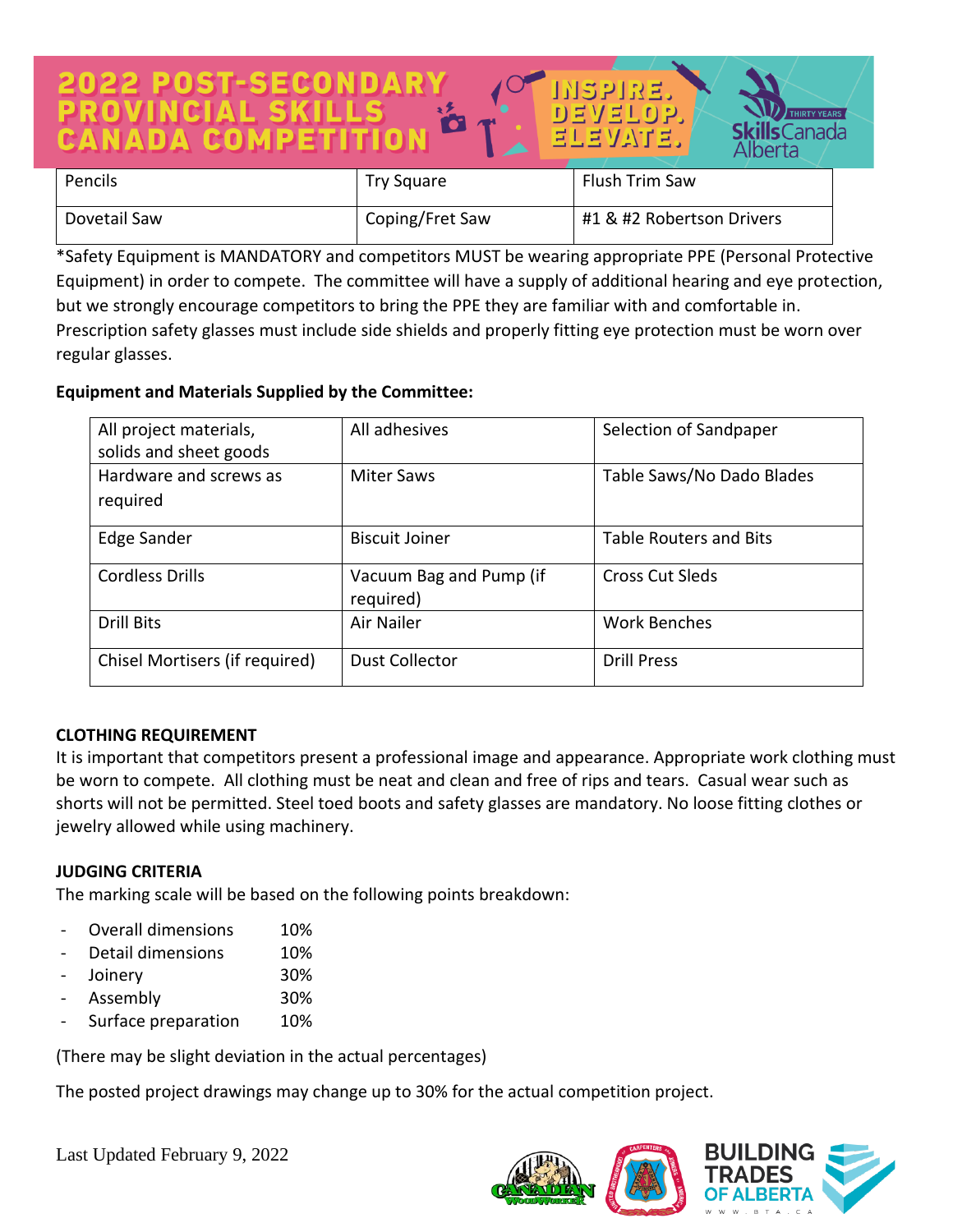# 022 POST-SECONDAR)<br>ROVINCIAL SKILLS  $EVI$   $E[0]$   $D$  $\mathsf{s}$ Canada CANADA COMP

#### **TIE BREAKING PROCESS**

In the event of a tie in overall marks, the following will be used as the tiebreakers:

- Tiebreaker  $#1 -$  Dovetail joints prior to assembly
- Tiebreaker #2 Joinery section mark
- Tiebreaker #3 Overall dimensions mark

#### **SAFETY**

The health, safety, and welfare of all individuals involved with Skills Canada Alberta are of vital importance. Safety is a condition of participation with Skills Canada Alberta and shall not be sacrificed for the sake of expediency. At the discretion of the judges and technical committees, any competitor can be denied the right to participate should they not have the required proper safety equipment and/or act in an unsafe manner that can cause harm to themselves or others.

\*Please Note: All safety equipment must be worn at all times during the competition.

## **ADDITIONAL INFORMATION**

## Skills Canada Alberta Regional and Provincial Rules and Regulations

[Regional and Provincial Rules and Regulations](https://skillsalberta.com/policies-and-procedures)

*Competitors must be prepared to adhere to all public health measures in place at the time of the PSCC.*

#### Lunch

Lunch for competitors will be provided by Skills Canada Alberta.

# Parking & Venue Maps

<http://edmontonexpocentre.com/attend/parking/>

# Competitor Registration

Competitor Registration for the PSCC will take place on Tuesday May 3, 2022 from 9:00am-6:00pm outside Hall B of the Edmonton EXPO Centre. Please note you will be required to present your COVID-19 proof of vaccination.

# Virtual Awards Ceremony

The Virtual Awards Ceremony will take place **Friday, May 6<sup>th</sup> at 6:30pm**. A link will be made available on the website with additional information prior to the ceremonies.

# Team Alberta Information

Team Alberta (Post-Secondary) will be selected at the PSCC happening on May 4 - May 5, 2022. Top eligible medalists will compete at the Skills Canada National Competition (SCNC) May 24-28, 2022 in Vancouver, BC. It

Last Updated February 9, 2022